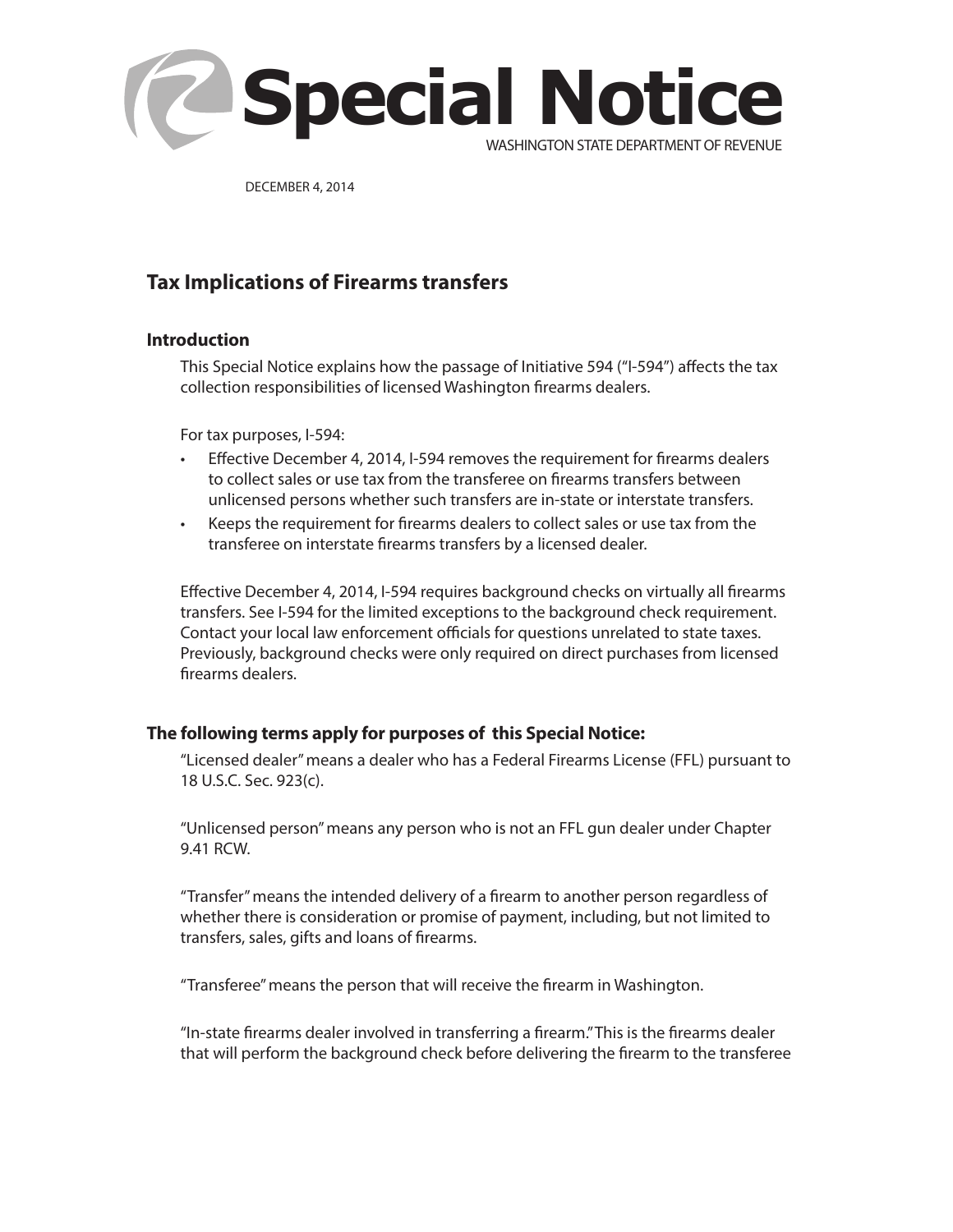in Washington.

## **Must a licensed dealer facilitating the transfer of a firearm between unlicensed persons collect sales tax or use tax from the transferee?**

No. An in-state firearms dealer is not required to collect sales tax or use tax when a firearm is transferred between unlicensed parties.

## **Is the interstate transfer of a firearm from a licensed dealer subject to sales tax or use tax?**

Yes. An in-state firearms dealer involved in the transfer of a firearm from an out-ofstate licensed firearms dealer to an unlicensed person in this state (interstate transfers) remains responsible for collecting use tax from the transferee.

The tax due is generally determined by the purchase price paid by the transferee to the seller, which includes freight, delivery and insurance charges. If this purchase price is not known, or if the transferee acquires the firearm in a manner other than an arms-length sales transaction, the firearms dealer must determine the taxable amount by using the current fair market value of the firearm as provided by RCW 82.12.010. Current fair market value may be determined by the insured value, a recent appraisal, or a reliable resource, such as a respected publisher of gun values. Values are subject to audit verification.

## **Does the buyer/transferee owe use tax if the in-state firearms dealer does not collect the tax?**

Yes. I-594 does not relieve the purchaser/transferee from the obligation to pay use tax. The purchaser/transferee receiving the firearm must pay use tax directly to the Department of Revenue as follows:

- An unlicensed purchaser/transferee that does not have a tax reporting account with the Department must report and pay the tax by completing and filing a Consumer Use Tax Return. See the Department's website at www.dor.wa.gov.
- An unlicensed purchaser/transferee that has a tax reporting account must report and pay the use tax on their Excise Tax Return.

#### **What taxes apply to the background check fee or other transfer fee?**

#### **Retail sales and use tax**

Neither retail sales nor use tax applies to charges or fees for performing background checks. This includes charges for processing required federal, state, and local forms, contacting the National Instant Criminal Background Check System (NICS), and for handling the transfer.